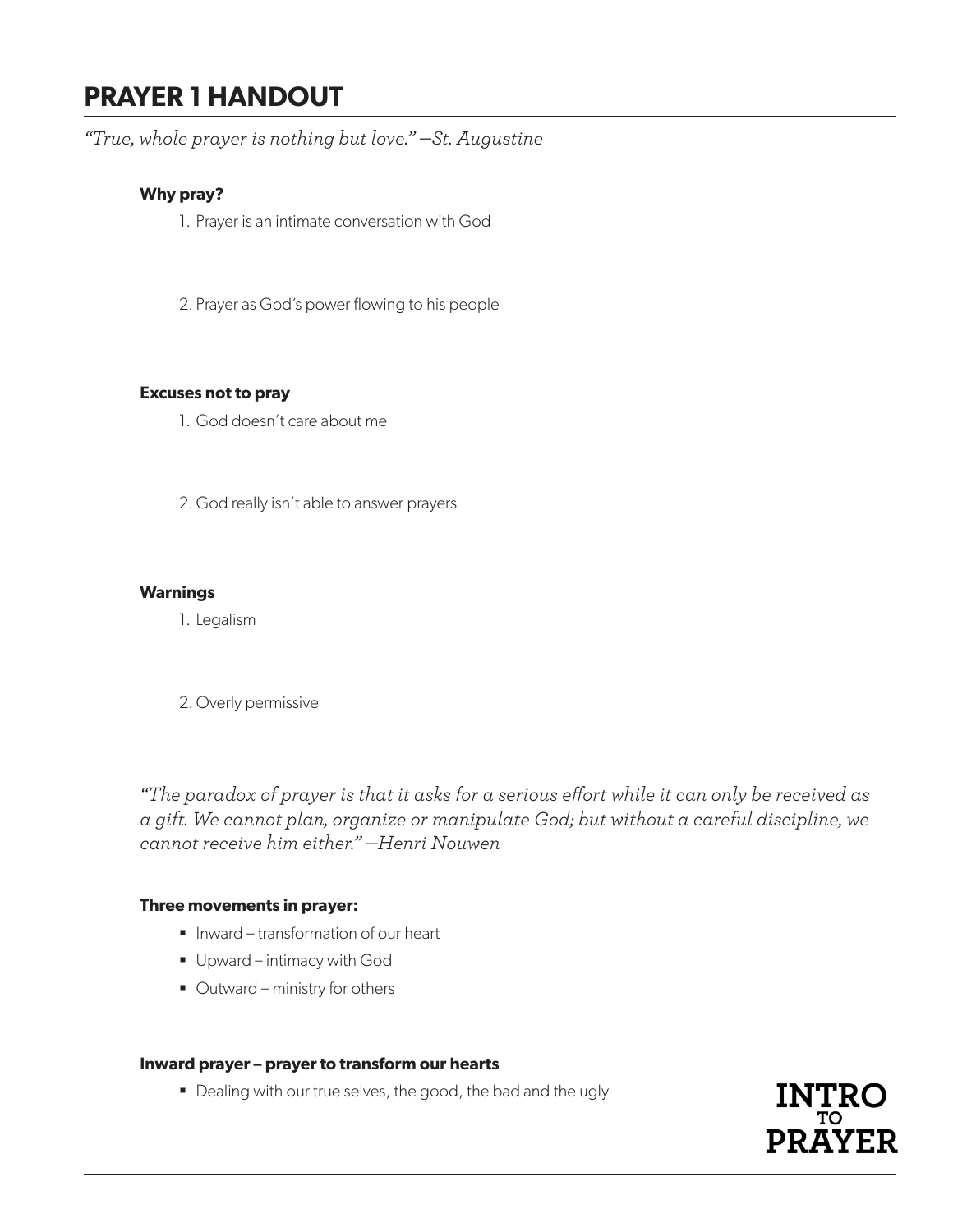# **PRAYER 1 HANDOUT**

*"True, whole prayer is nothing but love." —St. Augustine*

### **Inward prayer example: The Prayer of Examen**

- 1. An honest assessment of our lives
- 2.Consciousness becoming more aware of God's presence
- 3.Conscience an opportunity for healing
- 4.A prayer to remember and reflect

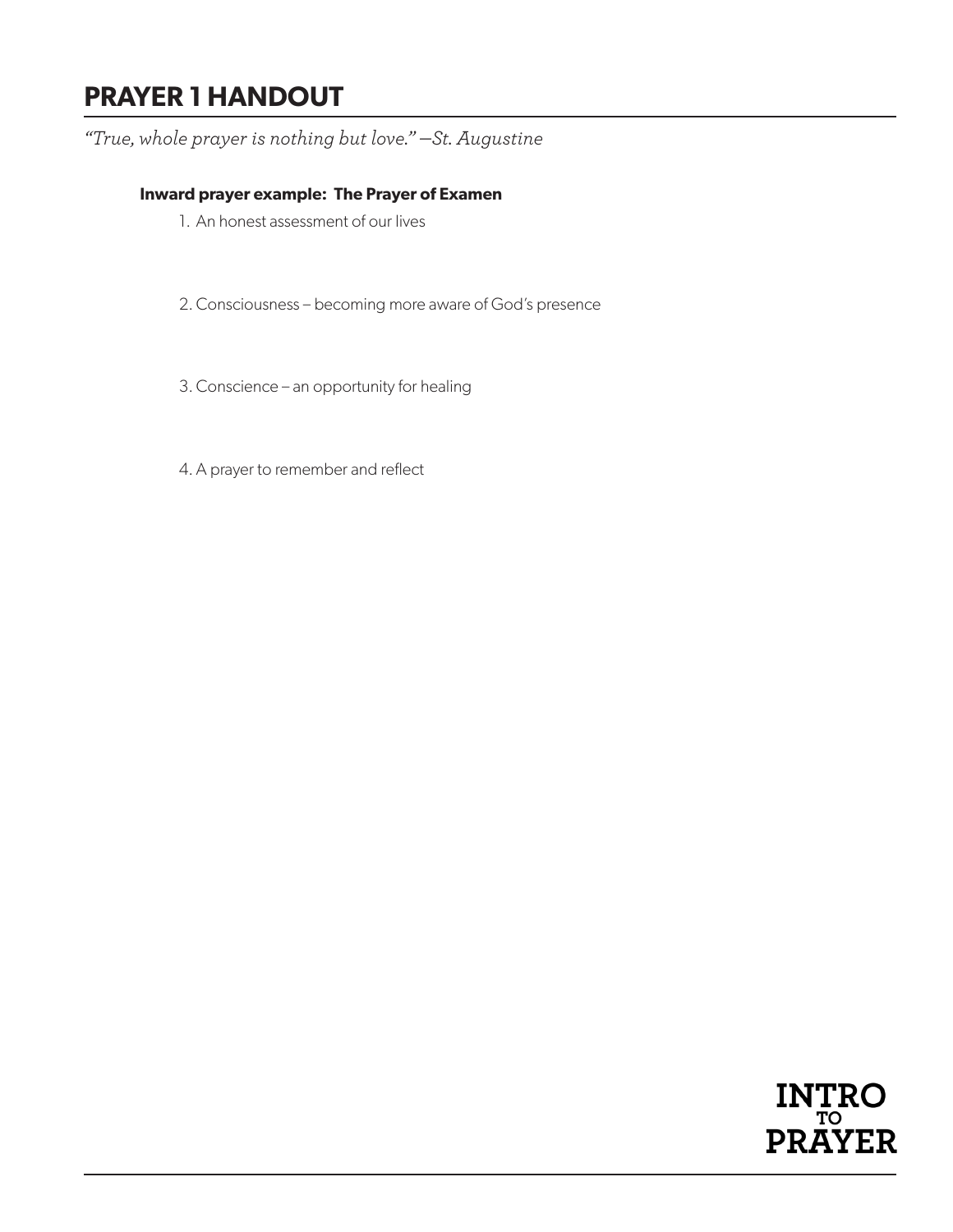# **PRAYER 1 DISCUSSION GUIDE**

**Discussion** starters:

What is your previous experience with prayer?

1 2

What excuses have you used to avoid praying?



What is your experience with formal, written prayers? Spontaneous prayers? Which do you prefer? Why?

How do you feel about being introspective? About being examined by people? By God?



Reread John 8:32. Do you believe truth can set you free? Why or why not?

**End your discussion time with prayer.** You may want to ask God for a clearer understanding of his loving examination.